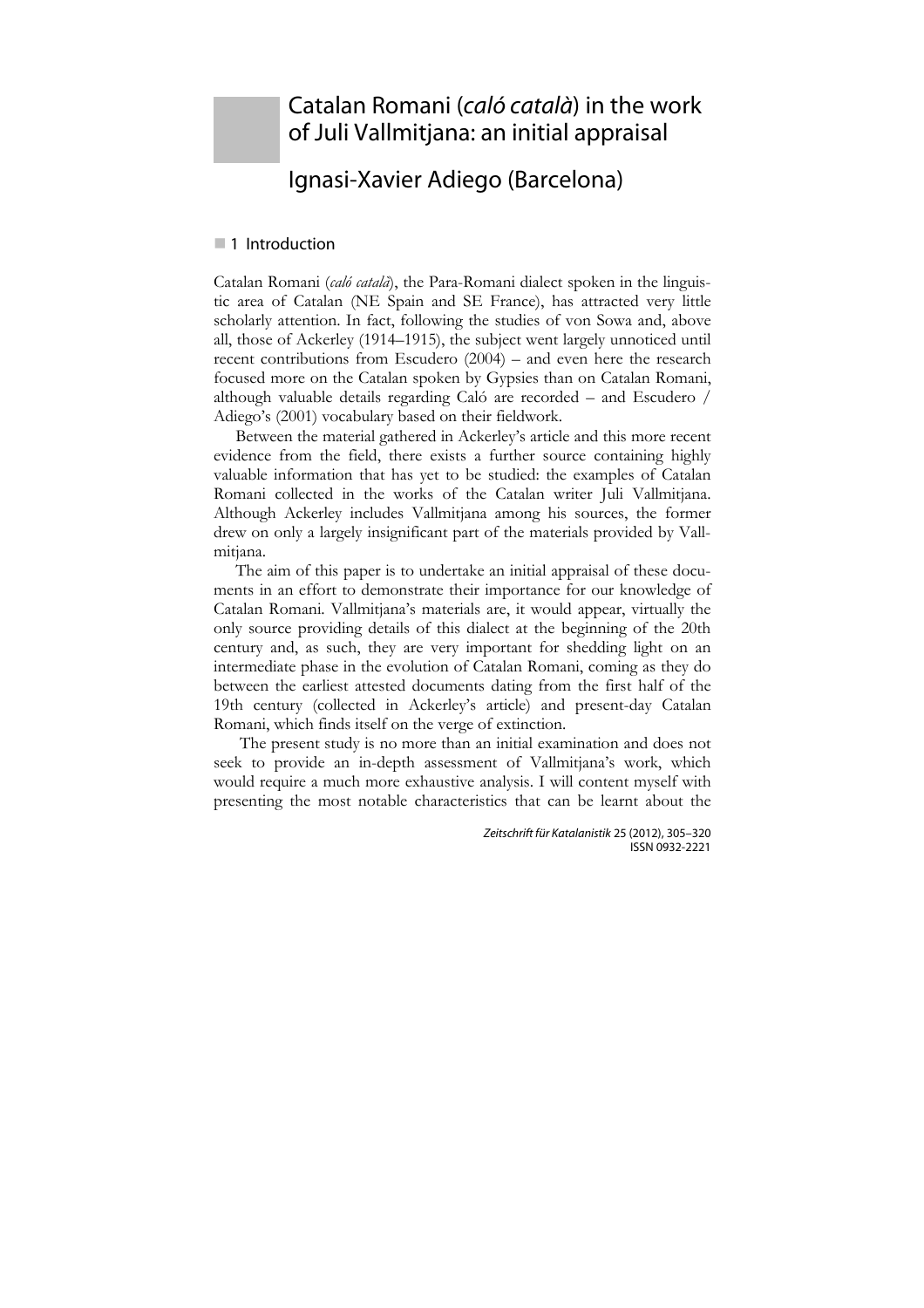situation of Catalan Romani around the year 1900 based on the data provided by Vallmitjana, and with formulating an initial estimation of the importance of Vallmitjana's corpus for the debate about the rise of mixed languages (see Matras / Bakker [2003] for a recent discussion on this topic).

## 2 Sources

Juli Vallmitjana i Colomines (Barcelona, 1873–1937) was a writer (having started out as a painter) with a particular interest for portraying the least privileged sectors of the society of his day. In this world he was to find a source of inspiration for his narrative and theatrical works as well as abundant linguistic information that he used to give greater realism to the lives of the marginalized people he sought to depict. In the case of the Catalan Gypsies, it is clear that Vallmitjana had direct contact with them and that he was introduced to their way of life and customs, and had the opportunity to learn *caló català* from them. Thanks to this contact, he wrote a number of works that are highly reliable sources for our understanding of Catalan Romani. In examining these sources it is useful to divide Vallmitjana's work in three groups:

- 1) Dramatic works
- 2) Narrative works
- 3) The appendix to *Sota Montjuïc*
- (1) Dramatic works:

Between 1910 and 1912, Vallmitjana wrote three plays set among the Catalan Gypsies: *Els zin-calós (Els gitanos)* [The Gypsies] (1911), *Entre gitanos* [Among the Gypsies] (1911) and *La gitana verge* [The Gypsy maiden] (1912). To these we can add his later works *Rují* (1917), in fact a reworking of *La gitana verge* with some slight variations, and *El barander (L'alcalde)* [The Mayor] (1923), a play with a number of highly characteristic features that are discussed below.

In each of these plays, Vallmitjana uses Catalan Romani in order to give his dialogues a more authentic Gypsy flavor. Thus, we cannot properly speak of Catalan Romani texts or even full sentences for that matter: Vallmitjana's concern was merely to pepper his Catalan text with Romani lexicon, while ensuring that these insertions did not hamper the audiences' understanding of the text. To achieve this, Vallmitjana employed various strategies to ensure the Gypsy words would be understood: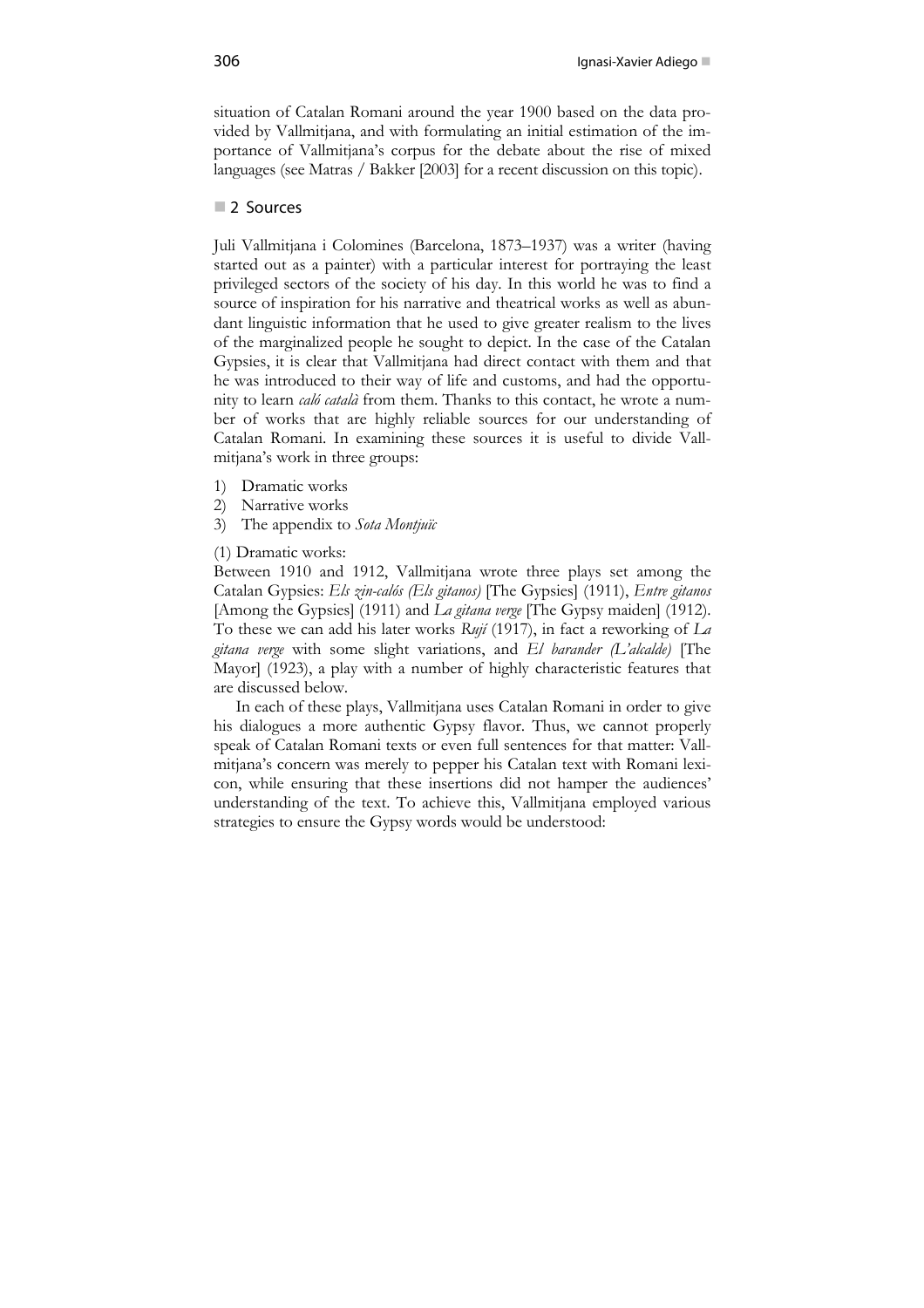(a) By providing an immediate "translation" :

EL CIGALETA: Ai, l'home, no maleiu la raça, que us podria venir un càstic de part del *benc*. EL SALOMA: El càstic ja me l'ha enviat el *dimoni*. (*Els Zin-Calós*)

[EL CIGALETA:"–Oh, man, don't curse the race, less you be punished by the *benc*" EL SALOMA: I have already received the punishment from the *devil*.]

(b) By explaining the word by means of theatrical action:

LA DADATTA: Mira si al calaix de la taula hi ha un troç de *manró*. (...) LA XIVET (*busca pel calaix de la taula i treu un troç de* pa): Teniu, mentres tant. (*Els Zin-Calós*) [LA DADATTA: Look in the drawer of the table to see if there is a piece of *manró*"

(...)

LA XIVET: (*she looks in the drawer of the table and takes out a piece of* bread): Take that for the time being.]

(c) Or simply thanks to the textual context:

 $\ddot{\phantom{a}}$ 

VEÏNA SEGONA: Què són aquests plors? Vaia una manera d'*uribinyâ*! (*Els Zin-Calós*) [NEIGHBOUR 2: What's all this crying? What a way of *uribinyâ* [= to cry]!]

 In other instances, it is true that the Romani words cannot easily be deduced,<sup>1</sup> but these are typically unimportant for the audiences' understanding of the plot, being comprised mainly of swear words, curses and insults.

Following these three plays published in 1911–1912, Vallmitjana did not abandon Gypsy themes, but rather he adopted a more fantastic, exotic vision of Gypsy people: no longer was he concerned with portraying the local customs of Catalan Gypsies, instead he preferred to set his plays in a timeless, vaguely oriental context. The Romani language, which had been an important tool for creating a specifically *Gitano* atmosphere, disappears from plays such as *Tassarba* (1916) and *La caravana perduda* ["The lost caravan"] (1927). Leaving aside *Rují*, a reworking of *La gitana verge* as men-

<sup>1</sup> This accounts for a number of notable mistakes that appear in a glossary added to a new edition of *Els zin-calós* published in 1982 (Mestre, Iglésias, Gual, Vallmitjana – *Teatre modernista*, a cura de Xavier Fàbregas, Barcelona). The editor offers the following translations for Romani: *atxip* 'neck' (instead of 'tongue'), *dicló* 'hymen' (instead of 'handkerchief'), *garó* 'neck' (instead of 'head'), *najabar* 'to despise' (instead of 'to ruin'), *romandinar* 'to grumble; to dispute' (instead of 'to marry').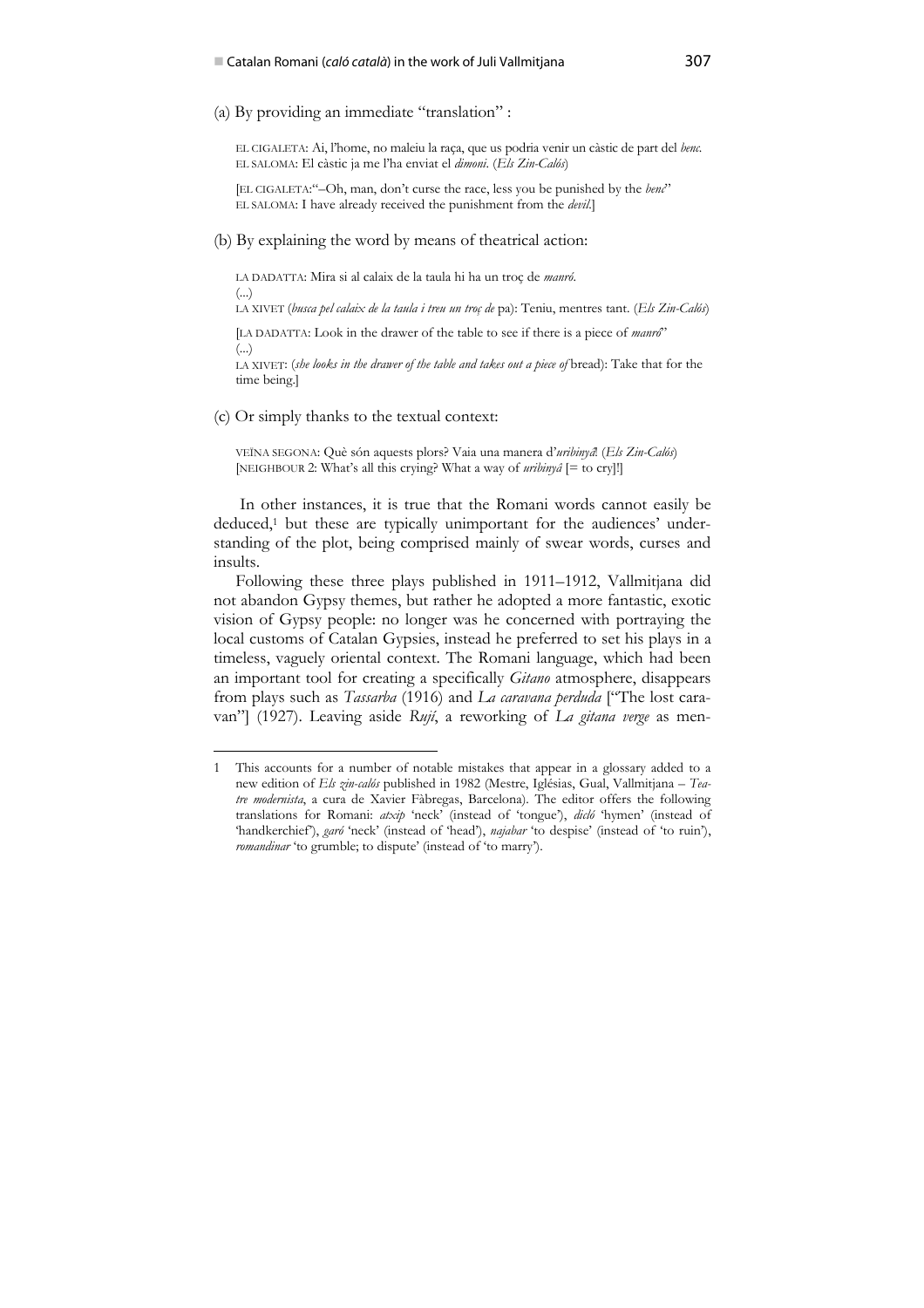tioned above, the sole exception to this abandonment of Caló is *El barander (L'alcalde*) (1923). Here, Vallmitjana once more uses Caló words, but in a slightly different form from that adopted in earlier plays, as some uses would seem to be of Spanish Romani origin (for instance, the use of *ondibel* for 'God'). Whatever the case, this play merits a more detailed analysis and I leave it for a future study.2

(2) Narrative works:

The presence of Gypsies and their language in Vallmitjana's narrative works is largely confined to just two books: the collection of short stories *De la raça que's perd* ["About a disappearing race"] (1917), and the novel *Sota Montjuïc* ["At the foot of Montjuïc"] (1908)*.* All ten stories in *De la raça que's perd* are inspired by Gypsy life, but the linguistic material in them is not particularly notable. Quite different in this respect is the novel S*ota Montjuïc,* in which Caló words and even complete sentences appear at various moments in the text. However, *Sota Montjuïc* is not strictly a Gypsy novel, for it describes the lives of the outcast – not solely Gypsies – living at the foot of the Montjuïc hill in Barcelona towards the beginning of the 20th century.

#### (3) The appendix to *Sota Montjuïc* :

The main important source of Catalan Romani in Vallmitjana's writings is undoubtedly the appendix of words, whole sentences, and texts included within the first edition of his novel *Sota Montjuïc* (1908).

## ■ 3 Some characteristics of Vallmitiana's Catalan Romani

It would be impossible to deal here exhaustively with Vallmitjana's writings, so I shall limit myself to identifying some of the most significant traits from an initial appraisal, leaving a more systematic study for future works.

## 3.1 Phonology

 $\ddot{\phantom{a}}$ 

3.1.1. Vallmitjana's Catalan Romani presents the characteristic features of this dialect as recorded in both earlier and later sources:

<sup>2</sup> In a very late (1928) and unpublished play, *Gitanos* (conserved in the library of the *Institut del Teatre*, Barcelona, and recently edited in *Juli Vallmitjana, Teatre. Volum 2*, Edició de Francesc Foguet i Albert Mestres, Barcelona 2006, 555–573), Romani words are practically non-existent.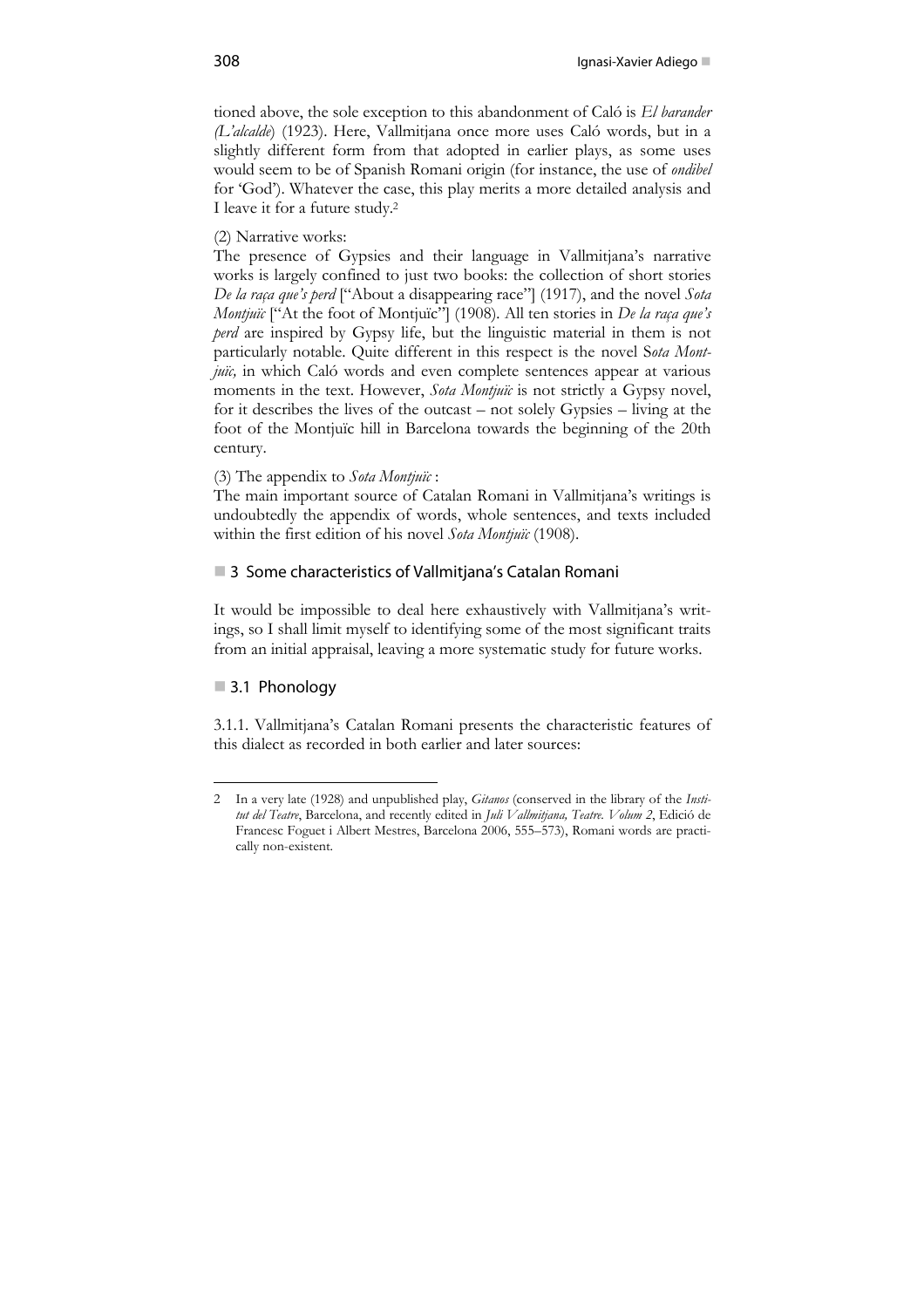The presence of the phoneme  $/x/$ , derived not only from Common Romani (henceforth CR) *x*, but also from CR *š* (as in Spanish Romani). What is unusual is that this sound is absent from the Catalan sound inventory. As with other written sources of Catalan Romani, the absence of an orthographic convention for this sound in Catalan creates certain difficulties when interpreting spellings. Moreover, the sound may become *k* precisely because of its absence from Catalan.

Examples: *gil* /xil/ 'cold' < CR] *šil*); <curagay> /kurax? áj/ 'Moorish' < CR *xoraxáj*

• In Vallmitjana's writings, the fortition of voiced stops, a typical feature of Catalan and Spanish Romani (see Adiego, 2002), is also detectable. As in other Catalan Romani documents, this fortition in Vallmitjana's materials involves the gemination of these stops.

Examples: *bobbi* pl. 'beans' (cf. *bóbo* 'bean' in many Romani dialects); *Rot de Bel* /rroddbél/ 'God' < CR *mro devel* litter. 'my God', *baratder /*brddér/ 'major' < CR *bareder* comparative of *baró* 'big', *atgat* [ggat] 'shirt' < CR *gat*.

• Vallmitjana also reports the well-established presence in Catalan Romani of an affricate [ts] (*c*) that comes from CR *th* and from different palatalization processes. The similar process in Spanish Romani leads to a *č* sound.

Examples: <patsano> /poconó/ 'on credit' < CR *pat'avnó*, <atsaló> /əcəló/ 'thick' < CR *thuló*.

The epenthetic vowel before CR  $r$  (not  $\vec{r}$ ) in initial position, typical of Catalan and Spanish Romani, is equally present in Vallmitjana's materials. Examples: *aragai /* ərəx<sup>3</sup>áj/ 'priest' < CR *rašáj. arai /* əráj/ 'lord' < CR *raj*; *uribela* '(s)he weeps' < CR *rovéla.* Compare *rom* 'husband'< CR *řom.*

3.1.2. With some exceptions (such as the presence of the phoneme  $/x/$ ), Vallmitjana's Romani shows the adaptation of Romani phonology to that of the Catalan dialect used in Barcelona:

• In the vowel system, unstressed *a* and *e* converge on a neutral vowel  $(\sqrt{2})$ , which in the Catalan of Barcelona is very open, while unstressed *o* and *u* converge on *u*. This explains the indistinct spelling of *a/e* for etymological *a*, *e*, and the use of *u* for etymological *o*:

Examples: *dracá*, *trecá* /drəká, trəká/ 'raisin (pl.)' < CR *drakhá*, *cardó* /krdó/ 'made' < CR *kerdó*, *panar* /pná/ 'to say' < CR *phen-*, *quemeles* /kméls/ 'you wish' < CR *kam-*, *lubé* /lubé/ 'money' (pl.)' < CR *lové.*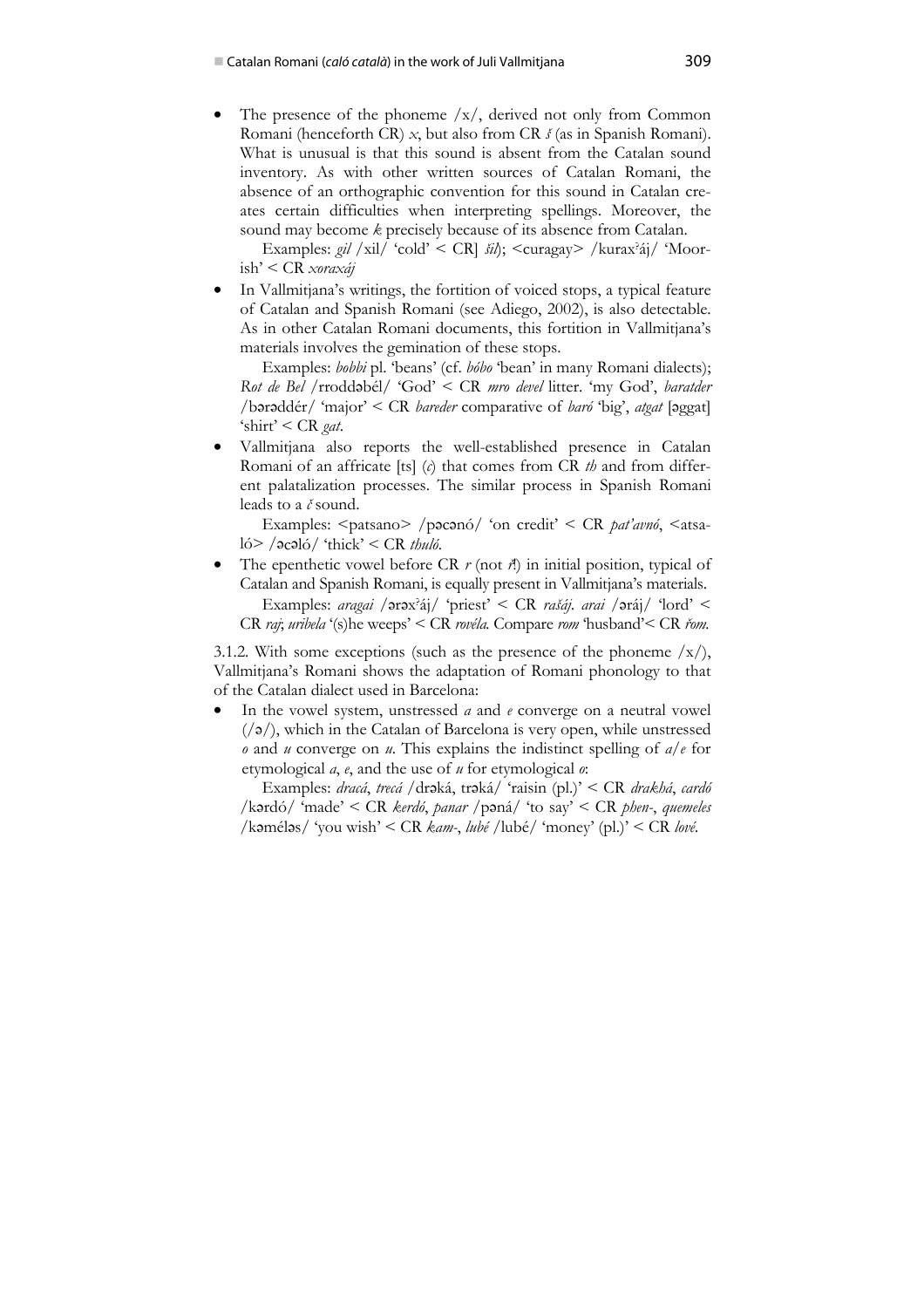- The aspirated stops *kh*, *ph* lose their aspiration. Examples: *quer* 'house' < CR *kher*, *puró* 'old' < CR *phuró*.
- *v* and *b* converge on *b*: *barbaló* 'rich' < CR *barvaló*.
- Final voiced consonants become devoiced (*dut* 'light' < CR *dud*), as in Catalan.
- Instability of final *r*: this sound can be dropped, held, or strengthened by the addition of *t*. This reflects the situation of final *r* in Central Catalan, where its loss is usual (*estimar > /*stimá*/*), although it is maintained in some words, particularly in monosyllables (*pur*, *llar*, *cor*), and in these instances a *t* can be added (*cor > cort*, taken as a colloquial phenomenon):

Loss of -*r* :

*du* 'far' < CR *dur*

Maintenance:

*quer* 'house' < CR *kher* Addition of *t* : *xart* /čart/ 'grass' < CR *čar gert* /xert/ 'ass' < CR *xer*

3.1.3. A particularly remarkable trait of Vallmitjana's Romani is the abundance of forms with the epenthetic vowel. Leaving aside the cases of epenthesis before  $r$ - (see above), we find an epenthetic vowel  $\langle a \rangle$  (evidently articulated as a neutral vowel  $\langle \rho \rangle$  before *c* (*atsaló*  $\langle \text{ecaló} / \text{`thick'} \rangle$  < CR *thulo*, *atset* / $\text{océt}$ / 'oil' < CR<sup>?</sup> *dzet* ), before geminates (atgat / $\text{aggát}$ / < CR *gat* 'shirt', probably also *adai* 'mother' < CR *daj*, if here the pronunciation /ddáj/ is assumed) and before *č/čh* and *dž* (*atxivem* /čibém/ 'throw!' < CR (imper.) *čhivén*, *atxalar* /č? lá/ 'to go' < CR *dža-*).

 The panorama is highly complex and is further compounded by Vallmitjana's inconsistent spelling. It clearly merits a more exhaustive assessment, but that goes beyond the scope of this appraisal.

## ■ 3.2 Morphology

3.2.1. Nominal morphology:

The Catalan Romani reported by Vallmitjana is a mixed language, a *poggadi chib* or Para-Romani dialect. This means that its inflectional morphology is basically that of Catalan. This is particularly apparent as regards the case system, which has disappeared completely (in fact, it was no longer present seventy years earlier, see below).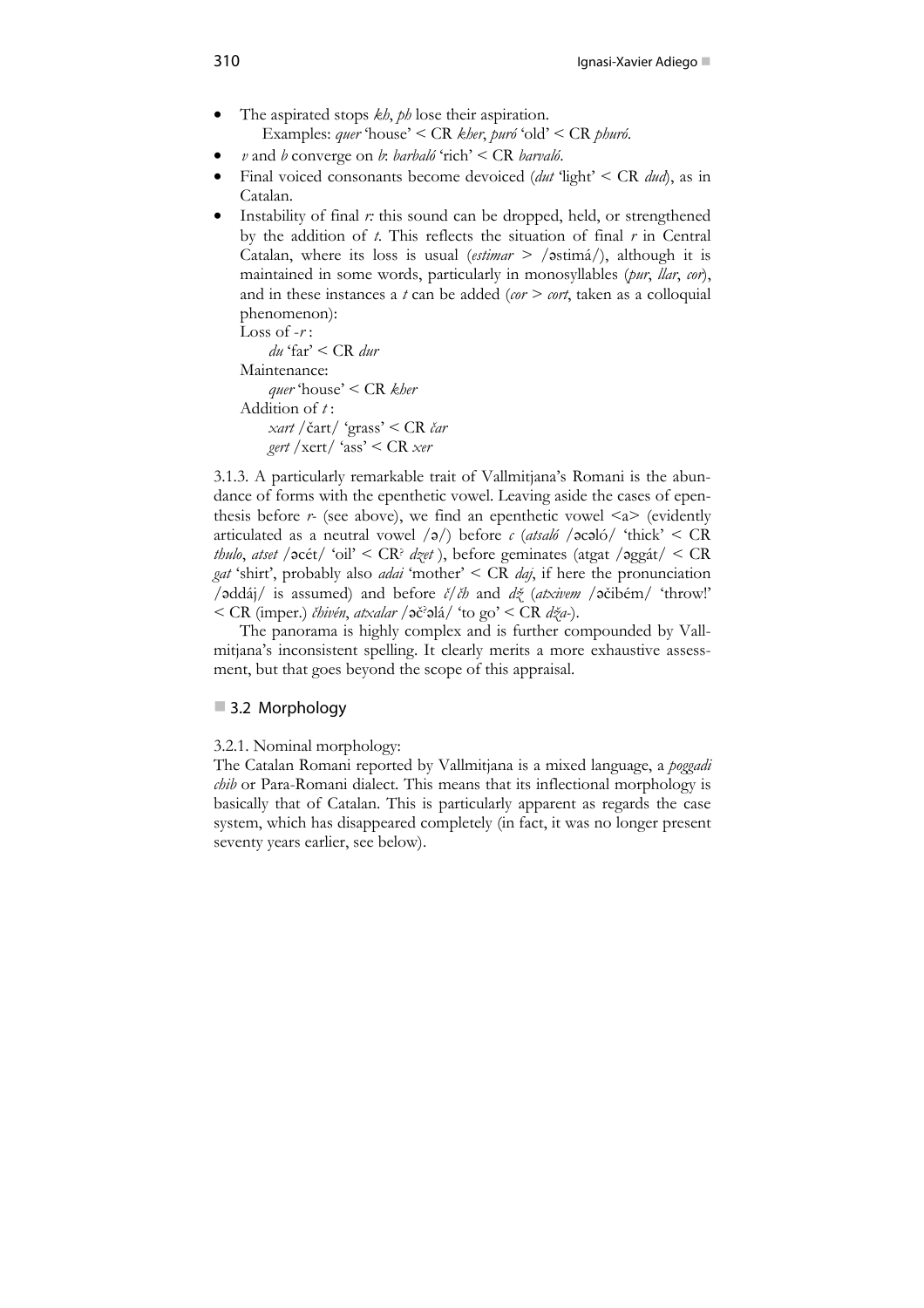However, in common with the Spanish Romani from the age of José Antonio Conde (c. 1800), Vallmitjana's Romani retains the Romani plural endings:

| $-\delta$ stems:                                                            |                                 |  |
|-----------------------------------------------------------------------------|---------------------------------|--|
| Singular -ó                                                                 | Plural $-\acute{e}$             |  |
| barcó 'sheep' busnó 'non-Gypsy man,   espinré 'feet', cremé 'worms', espalé |                                 |  |
| etc.                                                                        | 'testicles', lubé 'money (pl.)' |  |

| $-i$ stems:                                   |                                 |  |
|-----------------------------------------------|---------------------------------|--|
| Singular $-i$                                 | Plural $-(i)\hat{a}$            |  |
| $cat(\omega i / k\alpha c)$ hen', busni 'non- | catçnyà / kacnjá/ 'hens', gallà |  |
| Gypsy woman', etc.                            | $/x^2$ əljá/'figs'              |  |

| Consonant stems:         |                                                                    |
|--------------------------|--------------------------------------------------------------------|
| Singular - $\varnothing$ | Plural $-(i)\hat{a}$ (femenine)                                    |
|                          | <i>espurrià</i> 'bowels', gerà 'legs', trecà 'raisins', ucà 'eyes' |
|                          | Plural - $\varphi$ (+ Catalan -s) (masculine)                      |
|                          | bals 'hair (pl.)', xuquels 'dogs', bastas /bástos/ 'hands'         |

| Athematic $-0$ stems: |                      |
|-----------------------|----------------------|
| Singular $-u$ (m.)    | Plural $-i$          |
| batu 'father'         | <i>bobbi</i> 'beans' |

As the above tables show, only in the case of the word *catçnyi* /kacnji/  $\sim$  *catçnyà* /kəcnjá/ 'hen  $\sim$  hens', do we have singular and plural forms for the same word, but it is clear that Romani plural forms were actively used in Vallmitjana's time. Note for instance the following sentence included in *Sota Montjuïc*: 'Aixís un *juquel* rabiós els *busquini* les *gerà*' "Let's hope a rabid dog bites their legs!", where *gerà* 'legs' appears inflected in Romani (< CR *xer*, pl. *xerá*). However, other examples such as *mulés* 'the dead' (instead of *mulé*) show the tendency to borrow plural endings from Catalan.

Note also that Vallmitjana offers a further instance of the "law of plurals" as detected in older sources of Catalan Romani as well as in Spanish Romani. As Sentmenat's vocabulary demonstrates (Adiego, 2002), Iberian Romani had a plural zero-ending for masculine consonant stems, an archaism shared with Vlax and Paspati dialects. Both in attested instances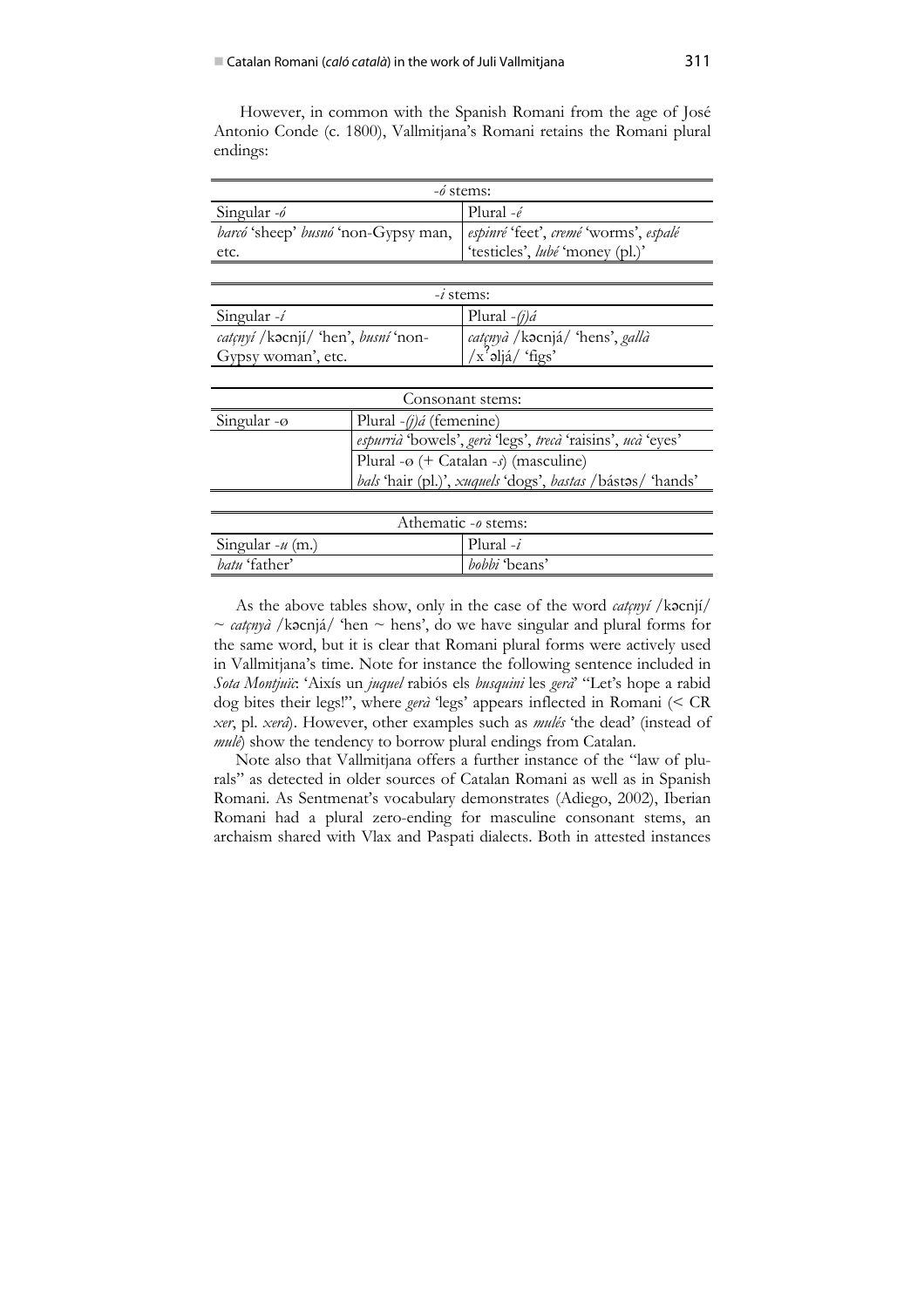of Catalan and Spanish Romani during the 19th century, these "endingless" plurals borrowed the plural ending from their respective contact languages (Spanish *-es*, Catalan *-s*), while the rest of Romani plural endings were retained. Despite the dearth of examples, we can conclude that the Catalan Romani spoken in Vallmitjana's time (beginning of the 20th century) maintained this state of affairs.

Less surprising is the survival of the gender distinction between masculine -*ó* and feminine -*í* forms in nouns and substantivized adjectives, since this distinction is still present in current Catalan Caló (*piló / pilí* 'drunken man / woman'). In Vallmitjana we find *xavó / xaví* 'Gypsy boy / maid'*, busnó / busní* 'non-Gypsy man / woman', *matsangarnó / matsangarní* 'drunken man / woman'*.* As for gender concordance in adjectives and participles, I have recorded one sole verifiable example, which at least serves to confirm that it was still alive.3

Finally, it is interesting to note a particular feature concerning the formation of plurals: in Vallmitjana, many plural forms show a non-etymological prefix *es-* /s/-: *espurrià* 'bowels', *espinré* 'feet', *escapsà* 'scissors', *espalé* 'testicles', *escatsam* 'ears', *esparrindé* 'Civil Guard(s)', *esbaluni* 'trousers', as well as many forms without it: *cremé* 'worms', *lubé* 'money', *gatcins* 'children', etc. The number of examples suggests that we can rule out the possibility of an error or misinterpretation on the part of Vallmitjana. A similar phenomenon occurs in Colloquial Catalan (and Spanish) but here it only affects a number of *pluralia tantum* (especially *tisores* 'scissors') as a consequence of a false cut and a subsequent reinterpretation (*les tisores* (pl.)  $\rightarrow$  \**l'estisora* (sg.) → *les estisores* (cf. also in Colloquial Spanish: *las tijeras →* \**la estijera → las estijera*s). What is surprising is the much wider prevalence of the formation in Catalan Romani as reported by Vallmitjana, and the absence of this phenomenon in other sources. However, a brief and little known document on Catalan Romani does report various examples of the same phenomenon. In a list entitled "Dialecte dels *gitanos* catalans" of unknown authorship, published in the *Bolletí del Diccionari de la llengua Catalana* IX, Mallorca, 1916, 164–165, we find such forms as *stiritjá* for 'shoes', *las ascan* for 'the ears' and *escañá* for 'hens' (< CR *tiraxá*, *kan* [note the zero-ending!],

 $\ddot{\phantom{a}}$ 

<sup>3</sup> The example is taken from *Sota Montjuïc*, p. 209: "Aquesta que *xinela* molt bon *bani*, la Consuelo" ("This woman – Consuelo – that seems to be very pretty", where the predicate adjective *bom-baní* 'pretty' agrees in gender (feminine) with the subject *aquesta* (this one (f.)).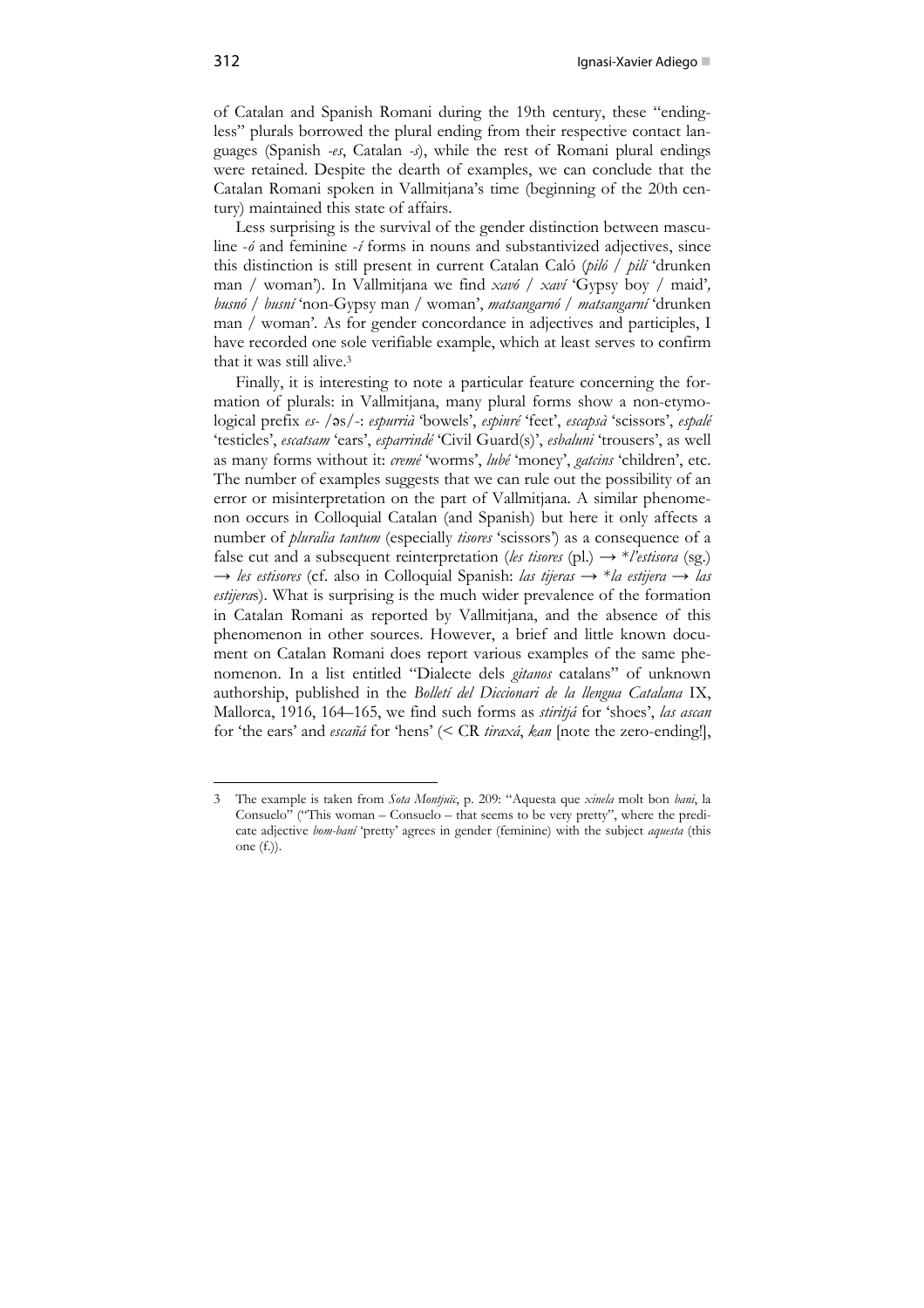*kahnjá*, respectively). Therefore, it is clear that this formation had a certain prevalence, but it is impossible to establish its real impact on Catalan Romani.

#### 3.2.2. Verbal morphology:

In Vallmitjana's Catalan Romani, verbs follow the Catalan inflection. This is a key difference to the Catalan Romani documented in the first half of the 19th century, where the Romani verbal inflection was still in use (see par. 4 below for discussion). The only Romani inflectional form in use in Vallmitjana's work (leaving aside the participle – see below) is the plural imperative ending -*én* (used indistinctly in singular and plural forms): *muquén* ( < CR *muk-* 'to leave') 'shut up! (< 'leave it')', *garibén* (< CR *gilav-* 'to sing') 'speak!'.

In Vallmitjana's texts we recognize a trait typical of Catalan (and Spanish) Para-Romani verbal inflection: the construction of most personal forms using the Romani third person singular ending of the present indicative, *-éla*. Only those forms that in Catalan (and Spanish) are derived from the infinitive (the future and conditional), as well as the Romani inherited imperative ending in -*én*, do not show this -*el(a)*- element. We can tentatively reconstruct the following paradigms, although Vallmitjana does not provide all the forms:

| Infinitive                               |                   |  |
|------------------------------------------|-------------------|--|
| Catalan Romani                           | Catalan           |  |
| $pan-a(r)'$ to say' (= CR <i>phen</i> -) | kant-ar 'to sing' |  |

| Present        |         |               |  |
|----------------|---------|---------------|--|
| Catalan Romani | Catalan | Common Romani |  |
| pən-él-u       | kánt-u  | phen-ava      |  |
| pən-él-əs      | kánt-əs | phen-esa      |  |
| pən-él-ə       | kánt-ə  | phen-ela      |  |
| pən-əl-èm      | kənt-èm | phen-asa      |  |
| pən-əl-èu      | kənt-èu | phen-ena      |  |
| pən-él-ən      | kánt-ən | phen-ena      |  |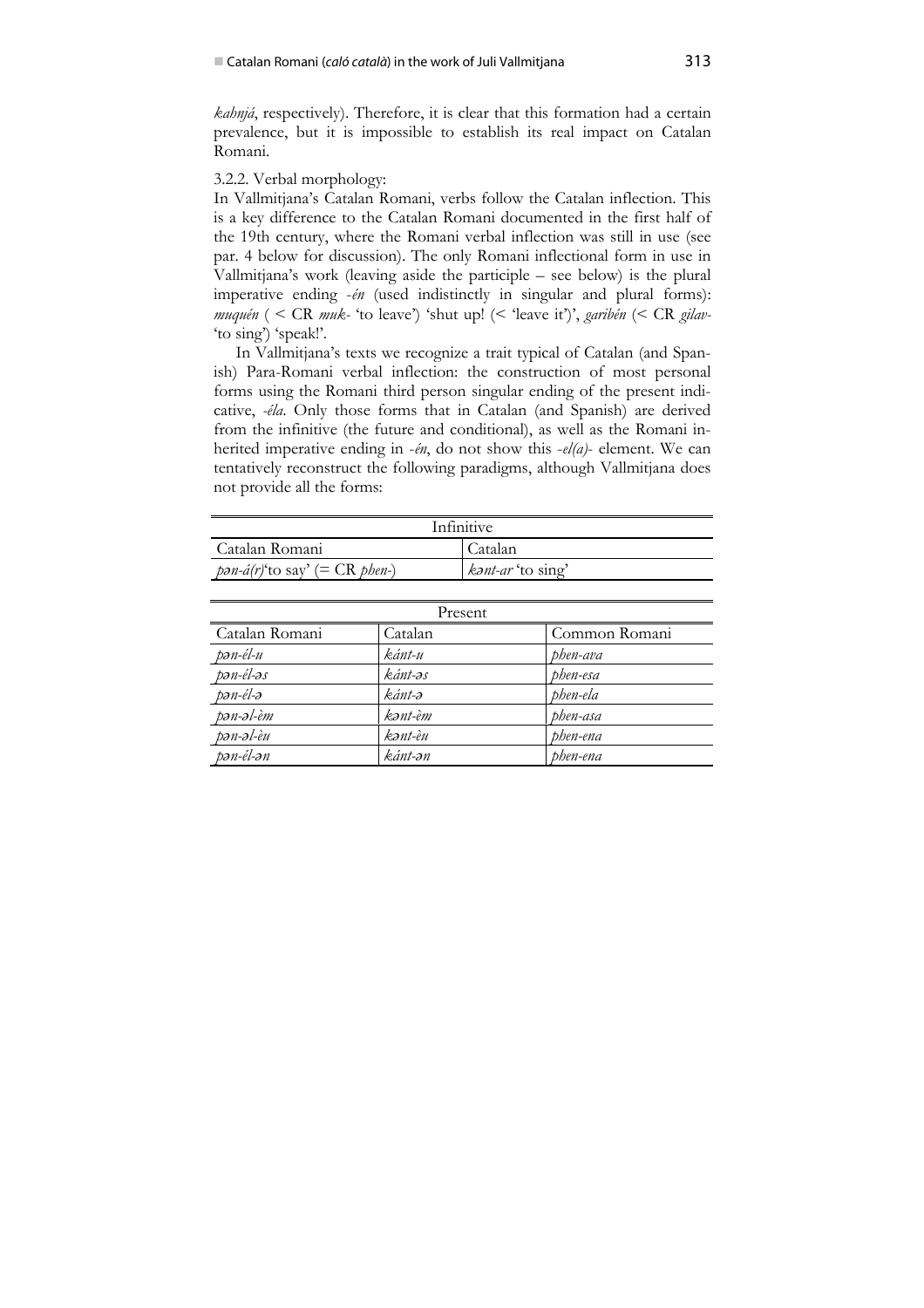| Future $(=$ infinitive $+$ future endings) |            |  |
|--------------------------------------------|------------|--|
| Catalan Romani                             | Catalan    |  |
| pən-ər-é                                   | kánt-ər-é  |  |
| pən-ər-ás                                  | kánt-ər-ás |  |
| pən-ər-á                                   | kánt-ər-á  |  |
| pən-ər-èm                                  | kənt-ər-èm |  |
| pən-ər-èu                                  | kənt-ər-èu |  |
| pən-ər-án                                  | kánt-ər-án |  |

This system of forms with -*el(a)-* vs. forms without -*el(a)-* already shows in Vallmitjana's corpus a clear tendency towards an analogical leveling, so that -*el(a)-* spreads throughout the paradigm. This accounts for such forms as the infinitives *diquelar* 'to see' (< CR *dikh-*), *camelar* 'to love' (< CR *kam-*) or *calelar* 'to make' (< CR *ker-*), all formed with *-el(a)-*. The phenomenon is well attested in current Catalan Romani.

Conversely, there are various forms where the expected -*el(a)*- is in fact missing: *habillo* 'I have', *adinyo* 'I give' (instead of \**habillelo*, \**adinyelo*, this latter word also attested in Vallmitjana's corpus in its variant form *dinyelo*). These examples are more difficult to account for (there being no occurrences in modern-day Catalan Romani) and, thus, we cannot rule out the possibility that they were erroneously created by Vallmitjana himself.

As in Spanish Romani (see Adiego, 2005: 73), in Catalan Romani we find that some verbs present two fully interchangeable stems, one coming from the Romani present stem, and the other from the Romani preterite stem. This trait is also observable in Vallmitjana's works: the most extreme example is the verb 'to give', which retains only the preterit stem, as it does in Spanish Romani and in current Catalan Romani: *adinyar*, from CR preterite stem *d-inj-*. 4 Other examples: *uribinyar* 'to weep' vs. *uribela* '(s)he weeps' (< CR preterite \**rov-inj-* (?)5 vs. present *rov(el)-*), *habillar* /biljá/ 'to have' vs. *valar*  $\overline{}/$ (a)bəlá/ 'to come' (< CR preterite *av-il- vs.* present *av(el)*-).

Finally, in the case of the participle Vallmitjana offers very interesting information about the evolution undergone by Catalan Romani: in his vocabulary he provides two Romani equivalences for the Catalan participle *fet* ('done, made'): '*Carat* or *Cardó*', i.e., the Romani inherited participle (<

 $\ddot{\phantom{a}}$ 

<sup>4</sup> In the Catalan Romani of the first half of the 19th century the present stem was still in use alive, see Ackerley (1914–15).

<sup>5</sup> Analogical on *d-inj-?*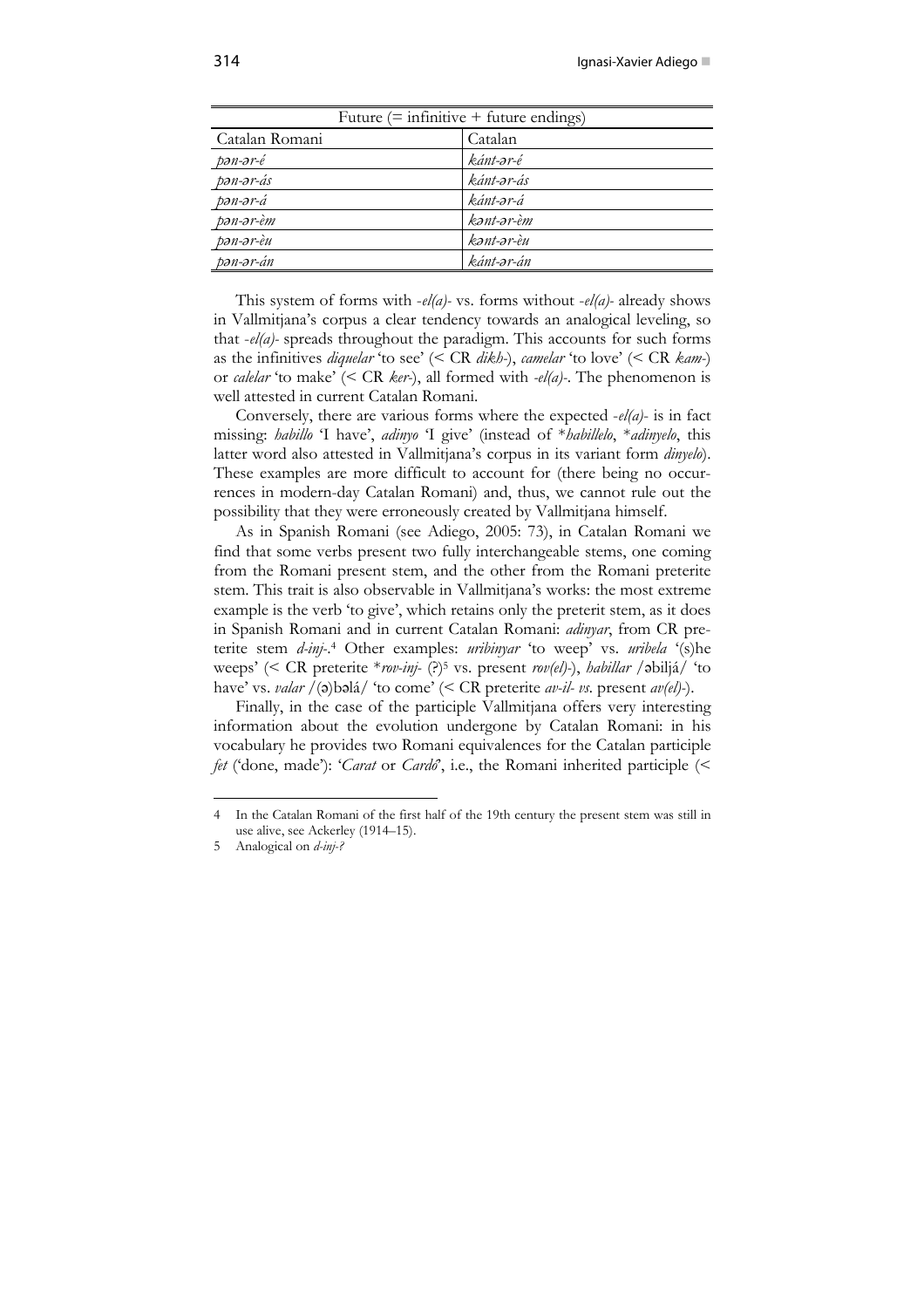CR *ker-dó*) and a participle inflected according to Catalan (*carat*, like *cantat*, from *cantar* 'to sing'). Elsewhere in Vallmitjana's texts we also detect this concurrence of formations: *han adinyat* ('they have given'), *hem carat* ('we have done') vs. *està cardó* ('it is done'), *estic nagatdó* ('I have had it then', literally 'I am lost'). In present-day Romani Catalan, the participle inherited from Romani seems to have been replaced as a verbal category by the Catalan formation, and it only survives in a number of fossilized forms as pure adjectives (ex. *pngrdó* 'worn-out').

#### 3.2.3. Pronominal Morphology:

There are virtually no Romani-inherited pronouns present in Vallmitjana's corpus: the only Romani pronoun to occur is the first person personal pronoun *manguis* 'I', which appears: i) as the subject in sentences such as *manguis vull panarho* 'I want to say it' (*panar* < CR *phen-*); and ii) when governed by the preposition *de* 'of' to indicate possession (*la rumí de manguis* 'my wife' [literally: 'the wife of me']).

The remaining pronouns occurring in the corpus are always *Catalan* pronouns: demonstratives: (*aquest*, *aqueix*); possessives (*meu*, *teu*, *mos*), and the indefinite (*res*). The articles are also of Catalan origin (*el*, *la*, *un*, *una*, etc.).

This contrasts with the Catalan Romani documents from the first half of the 19th century as edited by Ackerley (1914–15), where not only personal, possessive and demonstrative pronouns but even the definite and indefinite articles are Romani<sup>6</sup>

## 3.3 Syntax

1

Vallmitjana's most important contribution to our understanding of Catalan Romani as it was spoken at the very beginning of the 20th century is undoubtedly the sentences and brief texts that he included in his Appendix to *Sota Montjuïc*. These sentences and texts give a strong impression of authenticity. The Catalan Romani that they reveal to us is one of a strictly mixed language, in which the inflectional morphology – with the exception of plural forms (see above) – and function words are Catalan, while the vocabulary is Romani. The following provides a good example of this (underlining – indicating Romani words and lexemes – is mine):

<sup>6</sup> For the indefinite article, the Romani numeral 'one' (*yekh*) was used as well as the Catalan form, see Ackerley (1914–15: 110).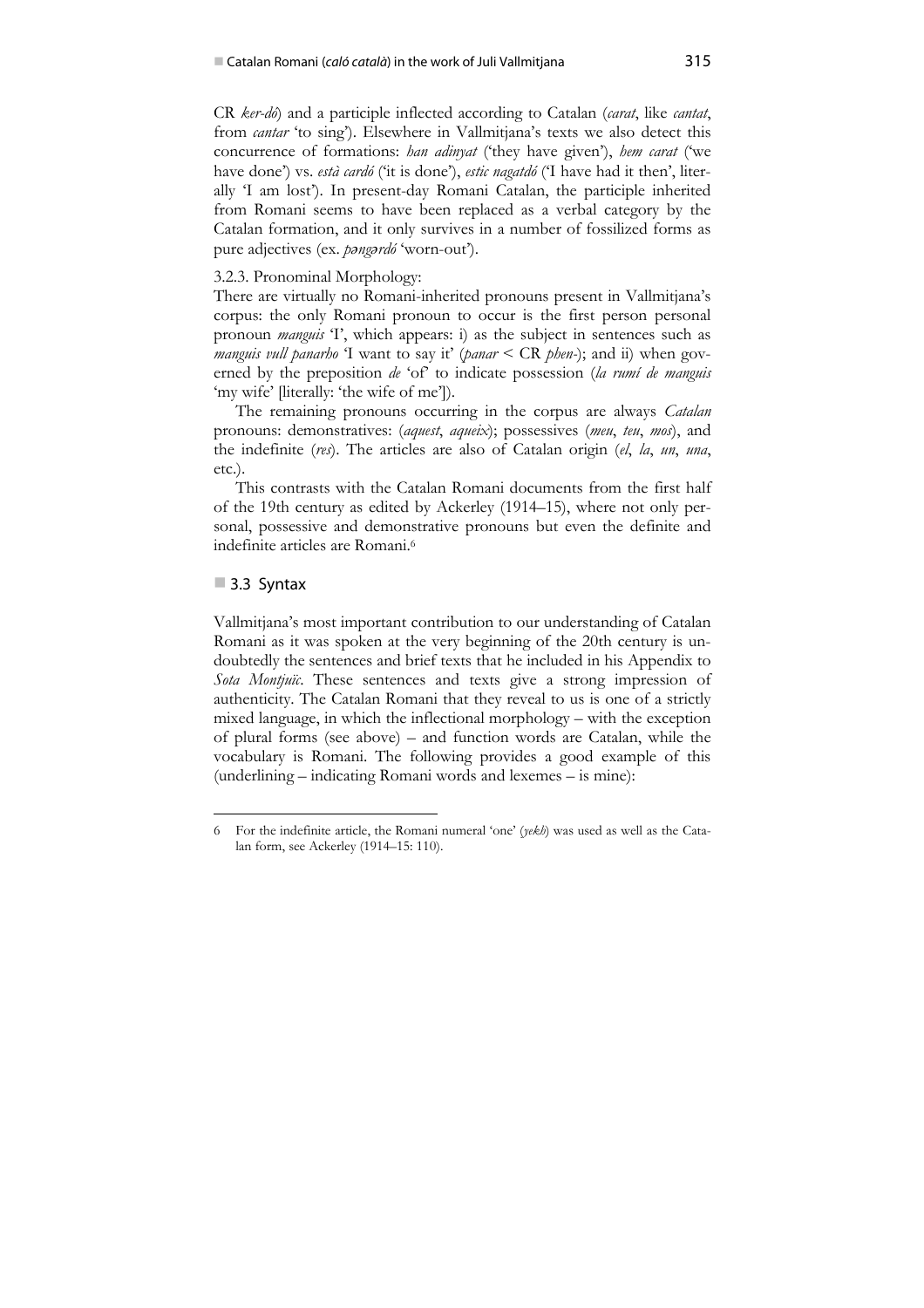—Vols purravà'l gras amb la catçnyí? —No camelo purravà. Si la vols quinà, te dinyaré l'asnó. —Per quan me l'adinyaras? —Per pap barí. —Ginetlo butet.

Vallmitjana offers the following translation of this dialogue: "–Vols cambiar el cavall amb l'euga?" "–No desitjo cambiar. Si vols comprar, et vendré l'ase." "–Per quant m'el daras?" "–Per vuit duros." "–Em demanes massa." ("Do you wish to exchange the horse for the mare? – "No, I don't wish to make an exchange. If you wish to buy her  $[=$  the mare], I'll sell you the donkey". "For how much will you give him  $[=$  the donkey] to me?" "For eight *duros*." "You ask too much").

This example is highly illustrative since the translation provided by Vallmitjana contains an obvious error: he translates the sentence *Si la vols quinà, te dinyaré l'asnó* as "If you wish to buy her [= the mare], I'll sell you the donkey", i.e., he interprets *l'asnó* to mean 'the donkey', undoubtedly influenced by the Spanish word *asno* meaning 'donkey'. But it seems quite sure that here *l'asnó* does not mean 'the donkey' (there is no parallel for this surprising loanword in Catalan Romani from Spanish); rather, we are dealing with the adjective *lasnó* meaning 'cheap', present in other Romani dialects, and attested in another source of Catalan Romani (Lagunas, 2000). The correct meaning of this part of the dialogue should therefore be: "If you wish to buy her, I will give her to you cheaply." Somewhat paradoxically, Vallmitjana's mistake serves to endorse the authenticity and reliability of his data: it is evident that in this case Vallmitjana was meticulous in his recording of a lively dialogue between two Gypsies, although he failed to understand its meaning fully.

#### $\blacksquare$  4 Vallmitjana's corpus and the rise of a mixed language

I wish to conclude this initial appraisal of Vallmitjana's work with a provisional assessment of its importance for the history of Catalan Romani and, more generally, for the on-going debate concerning the rise of mixed languages.

Vallmitjana's work fills the gap between the first recorded details of Catalan Romani during the first half of the 19th century, in particular the data furnished by Jaubert de Réart in 1835, and the current state of Catalan Romani, made known thanks to the fieldwork carried out by Jean-Paul Escudero and myself at the end of the 20th century.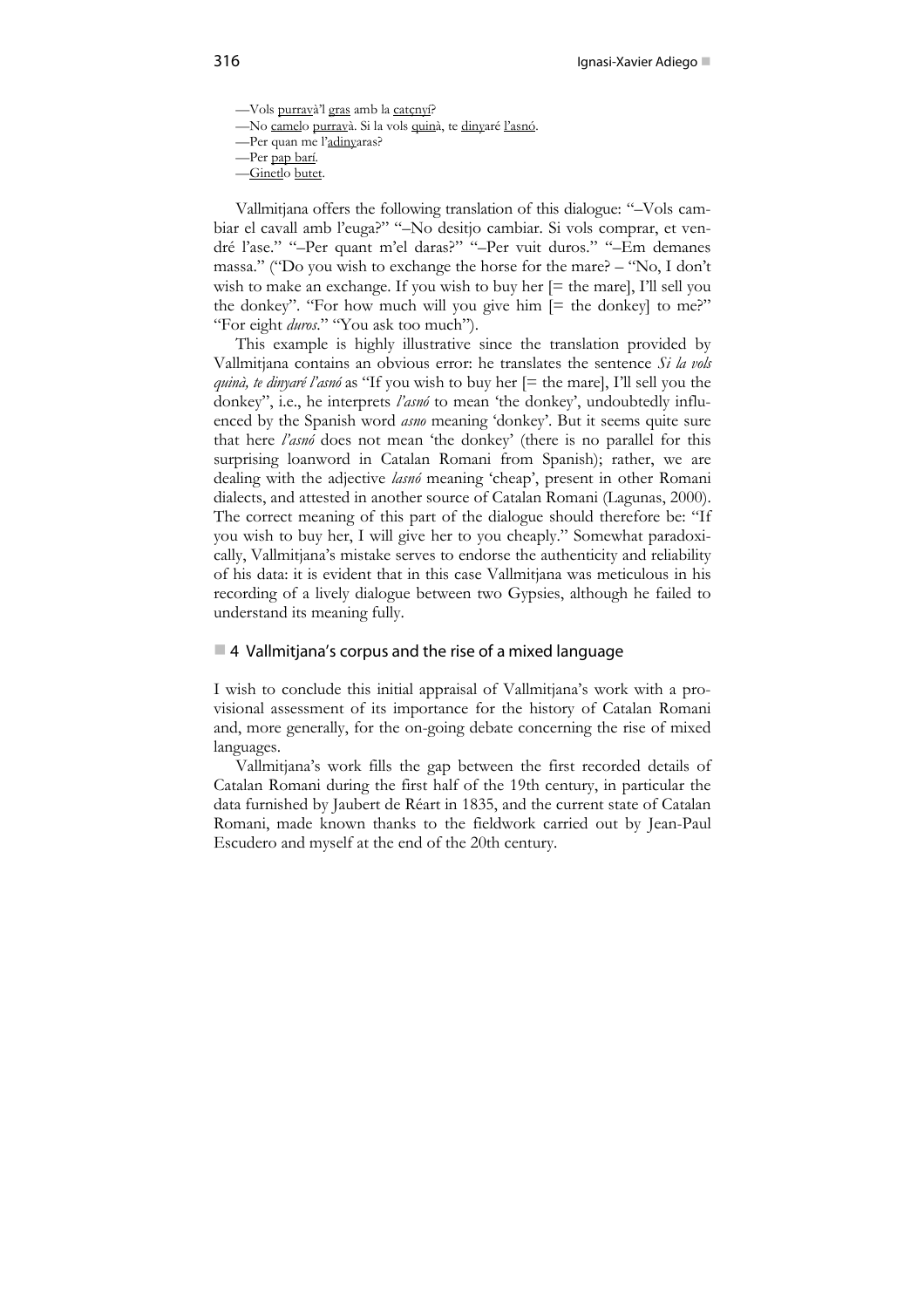It is generally assumed that 19th century Catalan Romani, as reflected in Jaubert de Réart and other sources of that time, was not yet a mixed language, insofar as it retained Romani verb inflections and pronouns and Romani endings to express the number and gender of nouns and adjectives, while only the oblique cases of the nominal declension had been completely replaced by the use of (mostly) Catalan prepositions (see Ackerley, 1914–15).7 Conversely, today's Catalan Romani presents the typical traits of a mixed language: no traces of Romani inflection are evident either in pronominal or in verbal forms. The inflectional morphology is fully Catalan, and only the gender opposition -*ó / í* seems to remain functional – a faint echo of Romani inflectional endings.

Between the earliest attestations and the most recent, Vallmitjana's Catalan Romani seems to occupy an intermediate phase. The most important features are, without doubt, the maintenance of Romani plurals and, to a lesser extent, the use of Romani-inherited participles alongside Catalan forms. This evidence seems to indicate that the rise of the current Para-Romani dialect has been a slow process. Unlike Angloromani, for which an abrupt creation is claimed by some scholars on the basis of certain sources of evidence (cf. Bakker, 2000), the data available for Catalan Romani suggests a more gradual evolution as follows (where the dates are approximate):

- (1) Loss of oblique cases, replaced by prepositions (prior to first attestations)
- ↓ (2) Loss of verbal inflection (between 1850 and 1900)
- ↓ (3) Loss of noun plural inflection (after 1900)

 $\ddot{\phantom{a}}$ 

Further research is needed, but the initial impression is that the rise of the Para-Romani dialect of the Catalan Gypsies was the result of a gradual borrowing of inflectional endings and function words from Catalan, rather than a sudden relexification of Catalan through Romani loanwords.

<sup>7</sup> There are a number of examples of the use of *Romani* prepositions as opposed to Catalan forms in Ackerley's collection. Apart from a couple of examples in a translation of the *Pater Noster* into Catalan Romani (Ackerley, 1914–15: 117), in a sentence collected by Bataillard in Pont Roig (Perpignan) in 1850 which Ackerley incomprehensibly omits from his article, we can detect the presence of the Romani preposition *kaj* used for introducing an indirect object: *Dignum ia baridini kai busno* 'je jette une pierre au bourgeois', literally: "I gave (*dinj-om*) a stone to the non-Gypsy man" (I found Bataillard's manuscript in the Bataillard Gypsy Collection held in Manchester Central Library).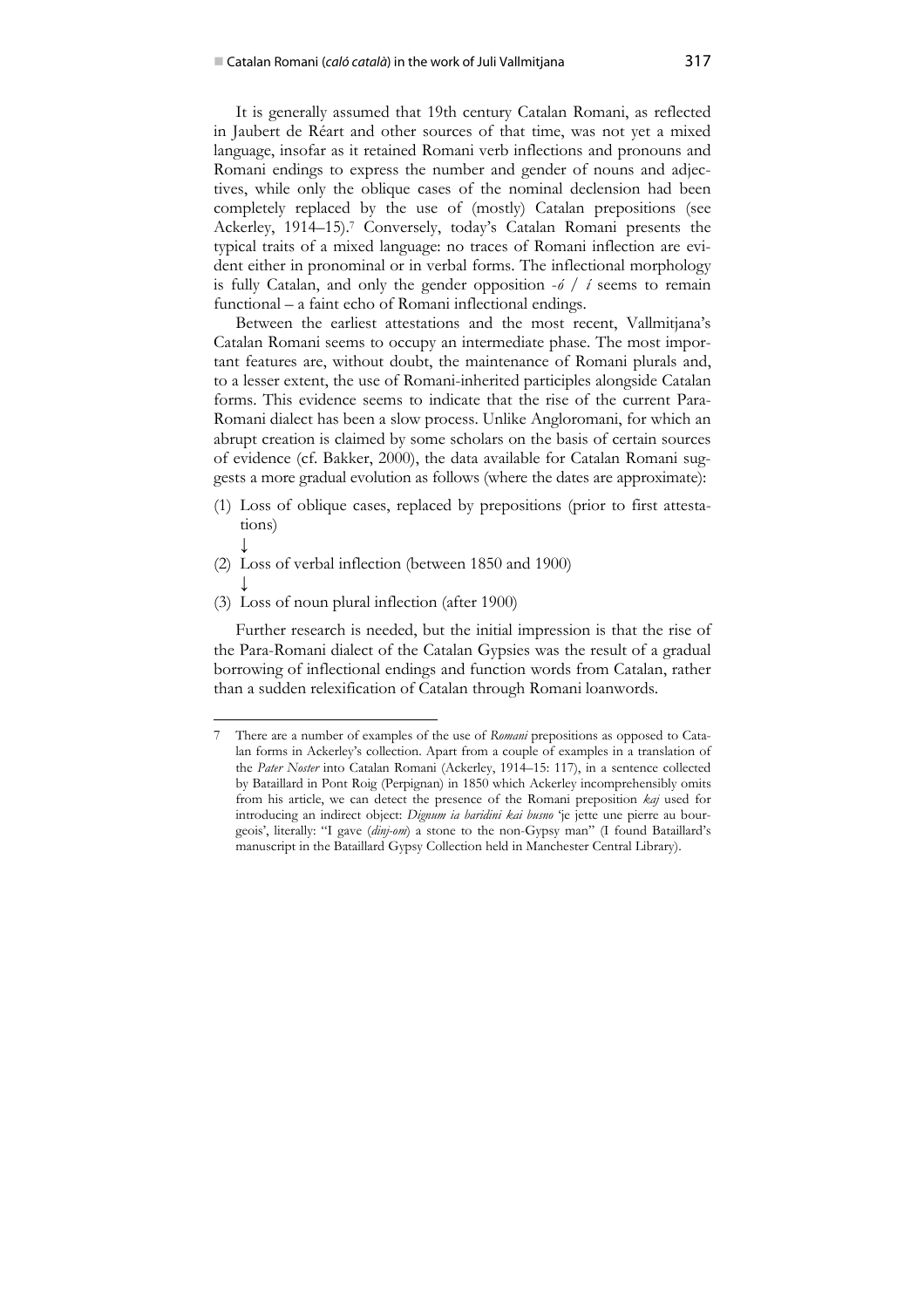#### 5 Conclusion

In this paper I have presented an initial appraisal of the Catalan Romani materials contained in the work of the Catalan writer Juli Vallmitjana. The importance of these materials for our understanding of Catalan Romani should not be underestimated, particularly if we consider the dearth of documents about this Romani/Para-Romani dialect. Here, I have dealt with only a part of this documentation, focusing on some of the more interesting findings to be drawn from it. I leave for future study an analysis of the entire corpus.

## References

- Ackerley, Frederick George (1914–15): «The Romani Speech of Catalonia», *Journal of the Gypsy Lore Society* 8, 99–140.
- Adiego, Ignasi-Xavier (2002): *Un vocabulario español–gitano del Marqués de Sentmenat (1697–1762)*, Barcelona: Publicacions de la Universitat de Barcelona.
- (2005): «The Vestiges of Caló Today», in: Schrammel, Barbara / Halwachs, Dieter W. / Ambrosch, Gerd (eds.): *General and Applied Romani Linguistics*, München: Lincom, 60–78.
- Bakker, Peter (2000): «The Genesis of Angloromani», in: Acton, Thomas (ed.): *Scholarship and the Gypsy Struggle. Commitment in Romani Studies. A Collection of Papers and Poems to Celebrate Donald Kenrick's Seventieth Year*, Hatfield: University of Hertfordshire Press, 14–31.
- Escudero, Jean Paul (2004) : *Les gitans catalans et leur langue*, Perpignan: Editions de la Tour Gile.
- / Adiego, Ignasi-Xavier (2001): «Vocabulari del kalò català», *I tchatchipen* 33, 4–30.
- Matras, Yaron / Bakker, Peter (eds.) (2003): *The Mixed Language Debate*, Berlin: De Gruyter.
- Lagunas, David (2000): *Dentro de "dentro": estudio antropológico y social de una comunidad de gitanos catalanes*, unpublished doctoral dissertation, Jaén: Universidad de Jaén.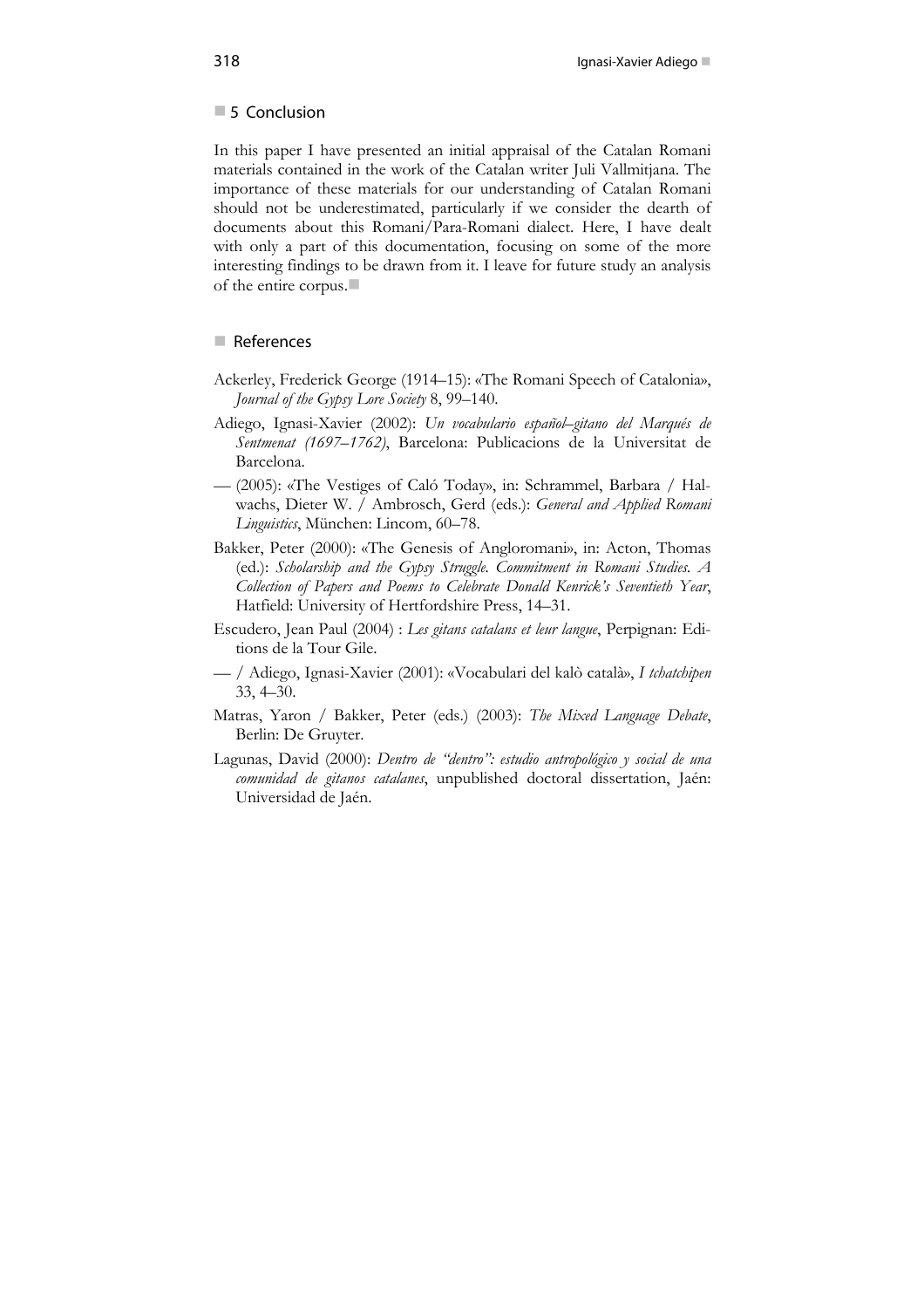#### ■ Vallmitjana's "Catalan Gypsy" works

- V[allmitjana] Colominas, Juli (1908): *Sota Montjuïc*. *Novela*, Barcelona: Tip. «L'Avenç».
- Vallmitjana, Juli (1911a): *Els zin-calós (Els gitanos)*, Barcelona: Tip. «L'Avenç».
- (1911b): *Entre gitanos*, Barcelona: Impremta de Salvador Bonavia.
- (1912): *La gitana verge. Quadro de costums gitanes*, Barcelona: A. Artís impressor.
- (1917): *Rují*. *Quadro de costums gitanes*, Barcelona: Llibreria espanyola.
- (no date [1917]): *De la raça que's perd*, Barcelona: Antoni López, llibreter.
- (1923): *El barander (L'alcalde)*. *Comèdia en tres actes*, Barcelona: La escena catalana.
- [1928]: *Gitanos.* Manuscript, Barcelona: Biblioteca de l'Institut del Teatre.
- Ignasi-Xavier Adiego, Universitat de Barcelona, Departament de Filologia Llatina (Secció de Lingüística Indoeuropea), Gran Via de les Corts Catalanes, 585, E-08007 Barcelona, <ignasi.adiego@ub.edu>.

Resum: L'escriptor català Juli Vallmitjana i Colomines (1873–1937) va fer un ample ús dels gitanos catalans com a tema d'algunes de les seves obres dramàtiques i novel∙les. És evident que va tenir un contacte molt estret amb els gitanos i que d'aquest contacte va sorgir un interès pel caló català, la llengua romaní de Catalunya. Va inserir mots en caló a les seves obres dramàtiques, i mots i diàlegs a la seva novel∙la *Sota Montjuïc*. Per be que tot això constitueixi una font interessant per a aquesta llengua, la seva principal aportació és la important llista de mots i frases inclosa com a apèndix a la primera edició de *Sota Montjuïc*. Tots aquests materials no han estat analitzats en profunditat fins ara: al seu estudi sobre romaní català, Frederick George Ackerley només va tenir en compte alguns mots en caló que apareixen a una obra de Vallmitjana.

Vallmitjana és pràcticament l'única font que omple el buit entre els primers documents escrits del romaní català (a la primera meitat del segle XIX) i els testimoniatges actuals d'aquest dialecte, ara a punt d'extingir-se. En aquest article ofereix una primera valoració de tots aquests materials recollits per l'escriptor català.

Summary: The Catalan writer Juli Vallmitjana i Colomines (1873–1937) made extensive use of Catalan Gypsies as the topic of some of his plays and novels. It is clear that he had close contact with Gypsy people, and that this contact resulted in an interest for the Romani speech of Catalonia (*caló català*). He introduced Caló words in dramatic works, and words and dialogues in his novel *Sota Montjuïc*, which constitutes an interesting source of this language, but his chief contribution is a remarkable list of words and phrases in an appendix on Caló català that was included in the first edition of *Sota Montjuïc*. All these materials have not been analyzed in depth until now: In his study on